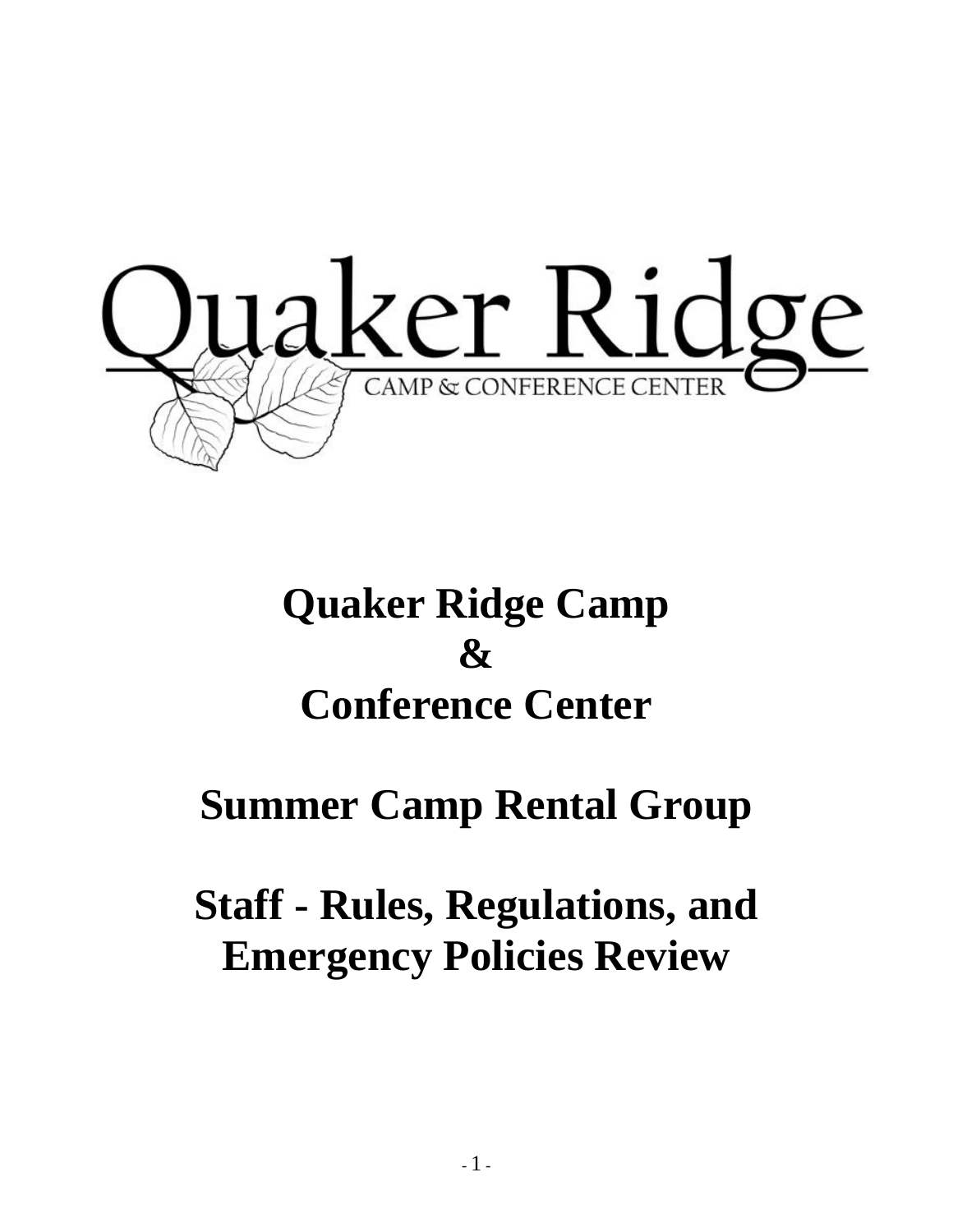### **GENERAL RULES FOR THE STAFF AT QUAKER RIDGE**

- 1. Obedience to those in authority over you, and a desire to do your job correctly and with excellence will be key factors in your program being a success. We should all remember that we are here to serve the campers for the sake of the Lord. In addition, to have a just and fair environment, staff should not break rules that are expected of campers. **Set an example**!
- 2. Maintain Christian conduct at all times. You are an ambassador for the Lord, your Summer Camp co-workers, and yourself in every situation. Never do anything dishonoring to the Lord, yourself, your family, your ministry, etc.
- 3. Please dress modestly as an ambassador for Christ. No short or tight shorts for ladies or men; one piece bathing suits only for female staff members and shorts style swimming trunks for male staff (no "Speedos"). Kitchen staff (when applicable) must abide by standard Teller County Health Department codes for dress, footwear and sanitation.
- 4. Be conservative with water, electricity, food, and equipment. Please don't waste the camp's resources.
- 5. Be courteous, clean, and neat as much as possible. This includes your living quarters. Pick up after yourself and your campers, clean up your messes outdoors and respect your roommates.
- 6. No gratuity may be accepted from a camper or parent for any service rendered.
- 7. Speed Limit of campground--15 miles per hour. Open Vehicles —10 miles per hour.
- 8. The natural environment of the camp is not to be abused--unnecessary digging, trees mutilated or cut down, etc. What God has created we want to preserve as much as possible. Not being a litterbug is a good example of what we have in mind. Pick up trash whenever you see it.

.

- 9. For cleaning purposes, there will be no chewing gum by campers or staff on the premises.
- 10. Staff members are **not** allowed to smoke or chew tobacco on camp property. Alcohol may not be stored by, in the possession of, or consumed by rental group staff on Quaker Ridge Camp property.
- 11. Camper Discipline: At no time is any staff member or volunteer at Quaker Ridge Camp ever to use corporal or other harsh punishment, including but not limited to pinching, shaking, spanking, punching, biting, kicking, rough handling, hair pulling, or any humiliating or frightening method of discipline on campers and/or guests. Verbal abuse and derogatory remarks about campers and/or guests is not permitted.
	- a) Discipline shall be constructive or educational in nature and may include such measures as diversion, separation from problem situations, talking with the child about the situation, or praise for appropriate behavior.
	- b) Children shall not be subjected to physical harm, fear, or humiliation.
	- c) Children shall not be punched, shaken, bitten, roughly handled, pinched, or subjected to any physical punishment.
	- d) Separation, when used as discipline, shall be brief and appropriate to the child's age and circumstances, and the child shall be within hearing of an adult in a safe, lighted, wellventilated place.
	- e) No child shall be isolated in a locked room or closet.
	- f) No child shall be punished for toileting accidents.
	- g) Verbal abuse or derogatory remarks about the child, his family, his race, religion, or cultural background shall not be used or permitted.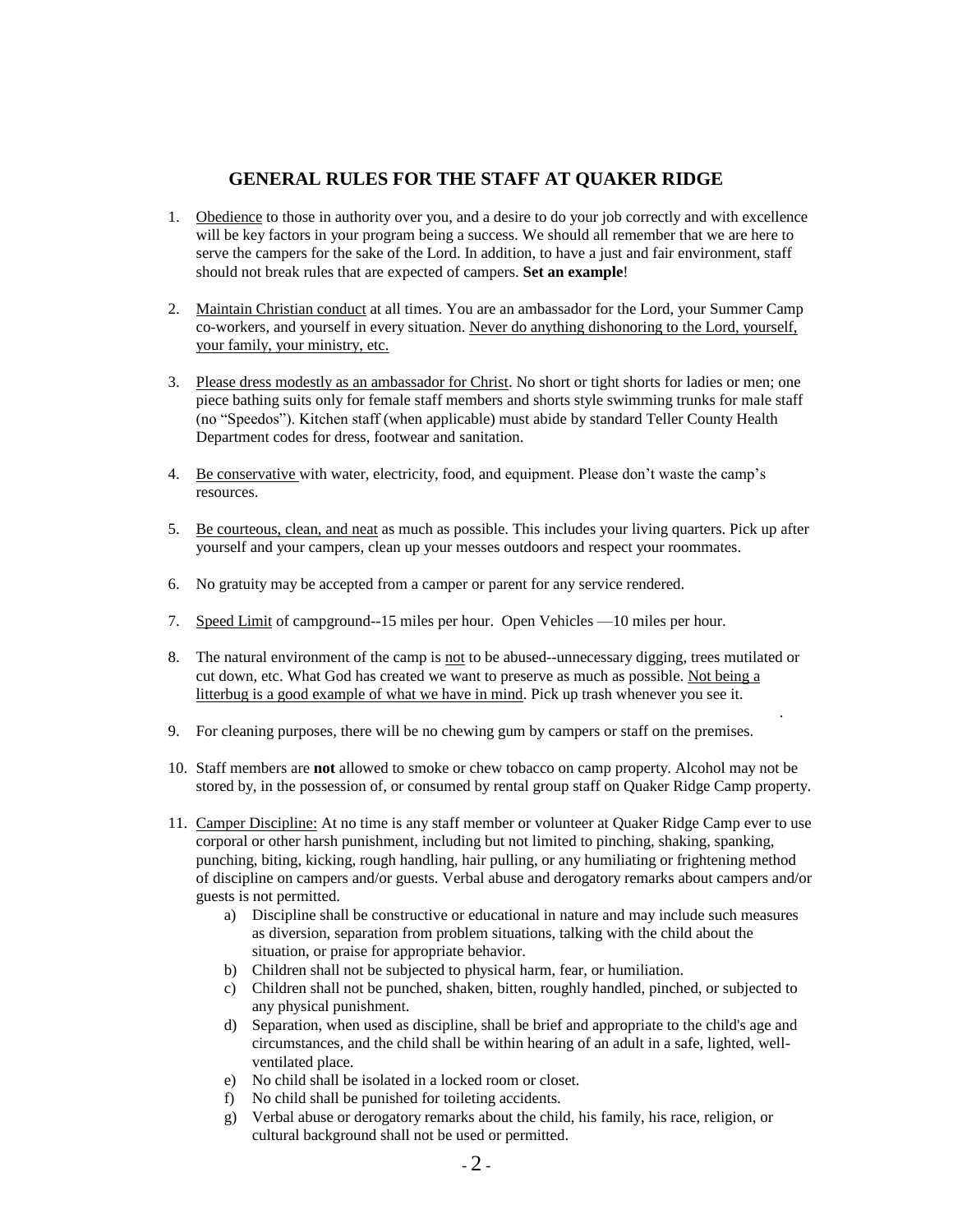- h) Meals may not be denied the camper as a disciplinary measure.
- i) Authority to punish shall not be delegated to other children nor shall the camp sanction one camper punishing another camper.
- 12. Pool and pool area are off limits unless the QRC Lifeguard is on duty and declares the pool "open". Respect pool rules at all times. Do not jump the fence to get in due to dangerous amounts of chemicals.
- 13. Bring any outgoing mail to the QRC main office and we will be able to get it out in the mail.

### **Summer Staff Policies**

Serious Accidents - Accidents involving head, back, neck injury or the possibility of broken bones will be cause for notifying the Nurse (or first aid substitute in her absence) immediately as well as a member of the Quaker Ridge Executive Staff. In such cases the patient should not be moved unless authorized by the medical personnel. When a serious accident occurs, the NURSE should be notified first. It will be the job of the nurse to call for any emergency help, to notify parents or guardians and to notify the camp director. A report of the incident must be filed with the state Child Care Board. When in doubt – CALL 9-1-1!

Emergency Vehicle Policy - The Nurse or a QRC Executive Staff members will designate the official camp emergency vehicle as necessary on a case by case basis.

Near Drowning Policy - In case of a near drowning, the Head Lifeguard or Camp Nurse will be the primary ones to give C.P.R or emergency breathing unless unavailable. At no time should medical help be rendered without current Standard First Aid or C.P.R. certification. The Nurse should be notified immediately if such a situation should occur so that she might come and supervise any procedures taking place. A report of the incident must be filed with the state Child Care Board.

Horse Accidents - In case of this type of accident, (i.e.-being thrown, kicked, stepped on, etc.) the Head Wrangler will either examine the injured or designate someone to do so and determine the proper course of action. The state of Colorado requires that an official report be made of all horse related incidents.

Fire Procedure - In case of a fire in any building, clear the building in the safest manner possible first (or assign a responsible adult to do so) then immediately notify a QRC Executive Staff member. These people will determine the seriousness of the fire and decide whether or not to notify the local fire station and sound the "all camp" fire alarm. When the all camp fire alarm is sounded, all campers and counselors will assemble on the basketball court. Designated executive and facilities staff members will be the only personnel involved in fighting a serious fire. If you can't immediately contact a QRC Executive Staff member about a fire, then call 9-1-1and report it, activate the all camp alarm, and then assign fellow staff members to direct emergency vehicles to the fire.

Fire Drill – In accordance with the Colorado Department of Human Services; Division of Child Care regulations 7.711.76(F), an "all camp" fire drill will be conducted within the first 24 hours of each new summer camp rental group's arrival. The designated camp "Fire Marshall" (the Facilities & Maintenance Director) will sound the alarm. All guest group members must report to the basketball court immediately where the guest group leaders shall make a head count and report to the Fire Marshall with the time of response and any missing persons.

Unauthorized Persons on Campground - Any such person(s) should be reported immediately to one of the QRC Executive Staff. If vehicles are involved, license plate numbers and a description of the vehicle(s) should be noted by staff. All staff visitors must be approved by group leaders before they come up to camp.

Personal Firearms and Ammunition - No personal firearms, fireworks or ammunition will be allowed on camp without the direct permission of the QRC Executive Director. If allowed, when not in use, these items will be stored under lock and key by the Director. All hunting on camp property is prohibited.